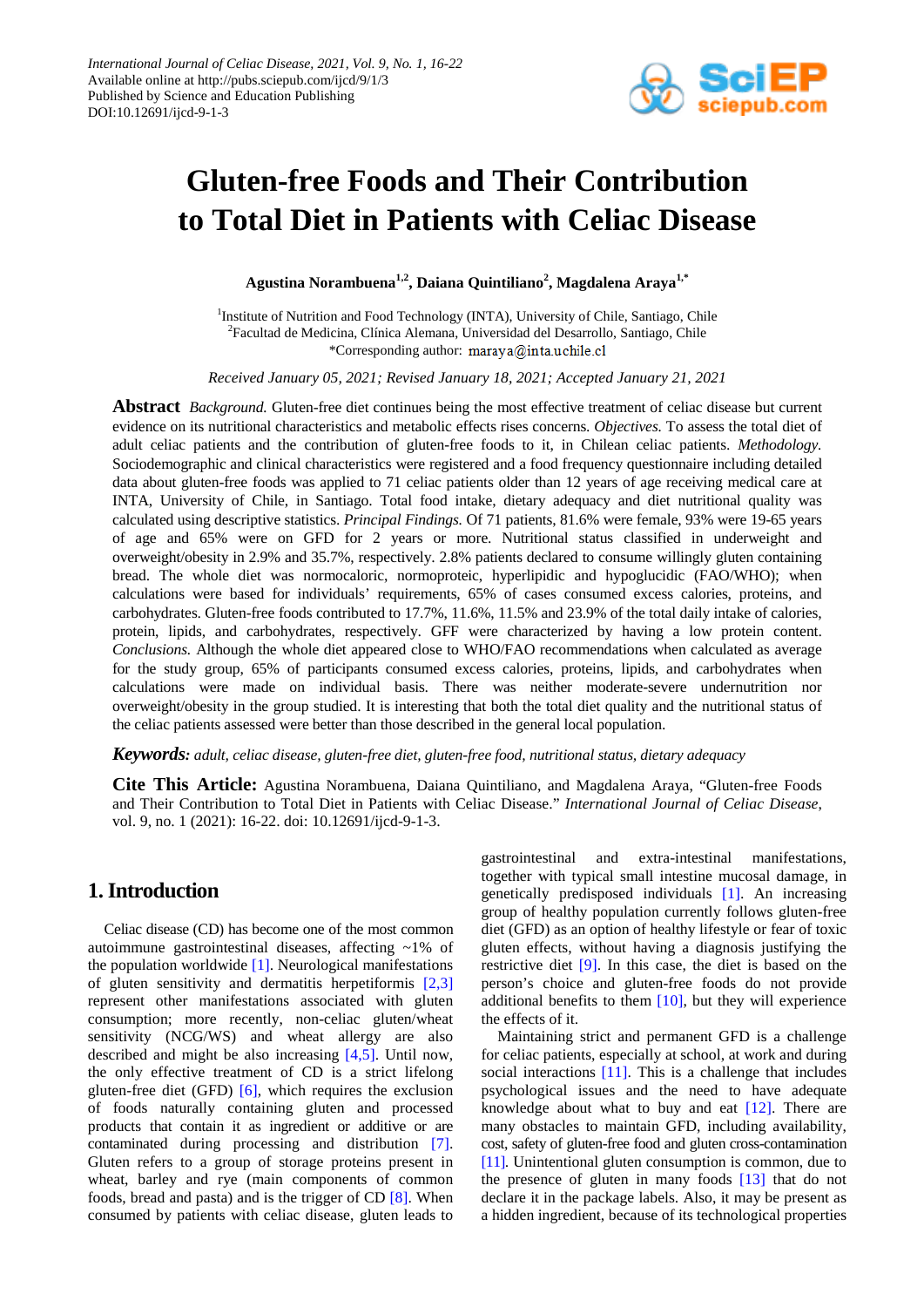is used as a flavor enhancer, thickener, emulsifier, filler and fortifier, and may be hidden under the terms "flavorings", or hydrolyzed vegetable proteins [\[14\].](#page-5-11) For these reasons, patients on GFD usually must spend some time reviewing their daily options of diet and environmental exposures [\[15\],](#page-5-12) and often this lead to experiencing anxiety and/or depression, especially in social situations [\[13\].](#page-5-10)

From the foods perspective, GFD is often deficient in protein, fiber, iron and B vitamins  $[6,14,16]$  and may favor nutrient deficiencies [\[17\].](#page-5-13) Additionally, there is recent evidence suggesting that celiac patients on GFD accumulate heavy metals [\[9\],](#page-5-6) associated with higher metalloprotein expression in enterocytes [\[13\]](#page-5-10) and a recent study describes that non-alcoholic fatty liver is more frequent among persons on GFD [\[18\].](#page-5-14) Also, changes of the intestinal microbiota with low Bifidobacterium and high Enterobacteriaceae and Escherichia coli levels, have been described in patients on GFD [\[19\].](#page-5-15)

Most frequently, studies describe the quality of gluten-free foods (GFF) (mainly breads and bakery products) and the role they may play in patients' diet and health [\[10,20\].](#page-5-7) In this study, we set as objective to assess the total daily consumption of foods, the nutritional quality of the whole diet and the contribution of glutenfree foods to daily diet, in Chilean celiac patients.

## **2. Materials and Methods**

#### **2.1. Study Group**

Celiac patients older than 12 years of age, on GFD for more than 6 months, diagnosed by blood antibodies and duodenal biopsy [\[21,22\],](#page-5-16) evaluated at the outpatient's clinic of INTA, University of Chile, were included. Exclusion criteria were to suffer cognition impairment, conditions that interfere with feeding patterns or food intake and individuals on vegetarian or vegan diets. The IRB of the INTA, University of Chile, approved the study protocol.

#### **2.2. General Data and Nutritional Status**

Age, sex, years of schooling, socioeconomic level, number of family members, year of diagnosis, comorbidities, and duration of GFD were registered. Weight and height were obtained, and BMI calculated. Waist circumference was assessed in those participants that accepted to be measured.

## **2.3. Foods Intake**

A Food Frequency Questionnaire (FFQ) [\[23,24,25\]](#page-5-17) was adapted to discriminate gluten containing and gluten-free foods/processed products, including foods consumed, their brands, portions size and presence of gluten-free labels. Food items were considered gluten-free when the package declared the gluten-free status following the requirements of the Ministry of Health, Chile. Items without an explicit declaration were classified as gluten containing items. Nutritional information registered included energy per

portion, energy (kcal) per 100 g and macronutrients recorded in g per 100 g. Other nutrients like calcium, folic acid, iron, niacin, omega-3 fatty acids, riboflavin and thiamin were systematically sought in packages, but could not be analyzed due to lack of information in all cases. A list of consumed foods was built, and weekly consumption calculated. Foods consumed were expressed as daily portions of cereals, vegetables, fruits, dairy products (high, medium and low fat), meat (high and low fat), legumes, oils and fats, and foods with high content of fat or sugar. Gluten-free processed foods/products were classified in 14 categories; bread, pasta, breakfast cereals, sweets, snacks (salted), bakery products, chocolates, ice cream, hamburgers, and food supplements. Based on this information energy and macronutrients was calculated per portion. For GFF, calculations were made using the mean value that different brands declared.

#### **2.4. Dietary Nutritional Quality**

Based on the number of portions ingested and their frequency of consumption, the total diet and the contribution of GFF to it was calculated. Percentage of adequacy against the Chilean National Food Guidelines was assessed and compared with information available for general Chilean population and the National Health Questionnaire, ENS 2017 [\[26,27\].](#page-5-18) Adequacy of the diet was classified into normal calories (90-110%), hypocaloric (<90%) and hypercaloric (>110%). In addition, individual requirements were calculated by age and sex [\[28\]](#page-5-19) and the actual intake was classified according these pre-defined categories.

#### **2.5. Statistical Analysis**

Qualitative variables were expressed in absolute and relative frequencies and compared by chi- square test. Distribution of quantitative variables was tested by the Shapiro Wilk's test. Results were expressed as median and interquartile rank. Analyses were carried out using Stata 13.1; a P level  $\langle 0.05 \rangle$  was considered statistically significant.

## **3. Results**

## **3.1. General Characteristics and Nutritional Evaluation**

Of 71 participants analyzed, 58 (81.6%) were female and 93% were 19-65 years of age; 65% were active workers with  $\geq$ 15 years of schooling and 35.2%, 46.5% and 18.3% belong to the low, medium and high socioeconomic status, respectively. In 65% of cases, participants were on GFD for 2 years or more and 62% of patients reported additional diagnoses (mainly thyroiditis 16.9%, osteoporosis 23.9% and anemia 21.2%). Comparison of the nutritional characteristics in the study group against the national general population is shown in [Figure 1.](#page-2-0)

No morbid obese were detected, 52.8% patients had cardiovascular risk.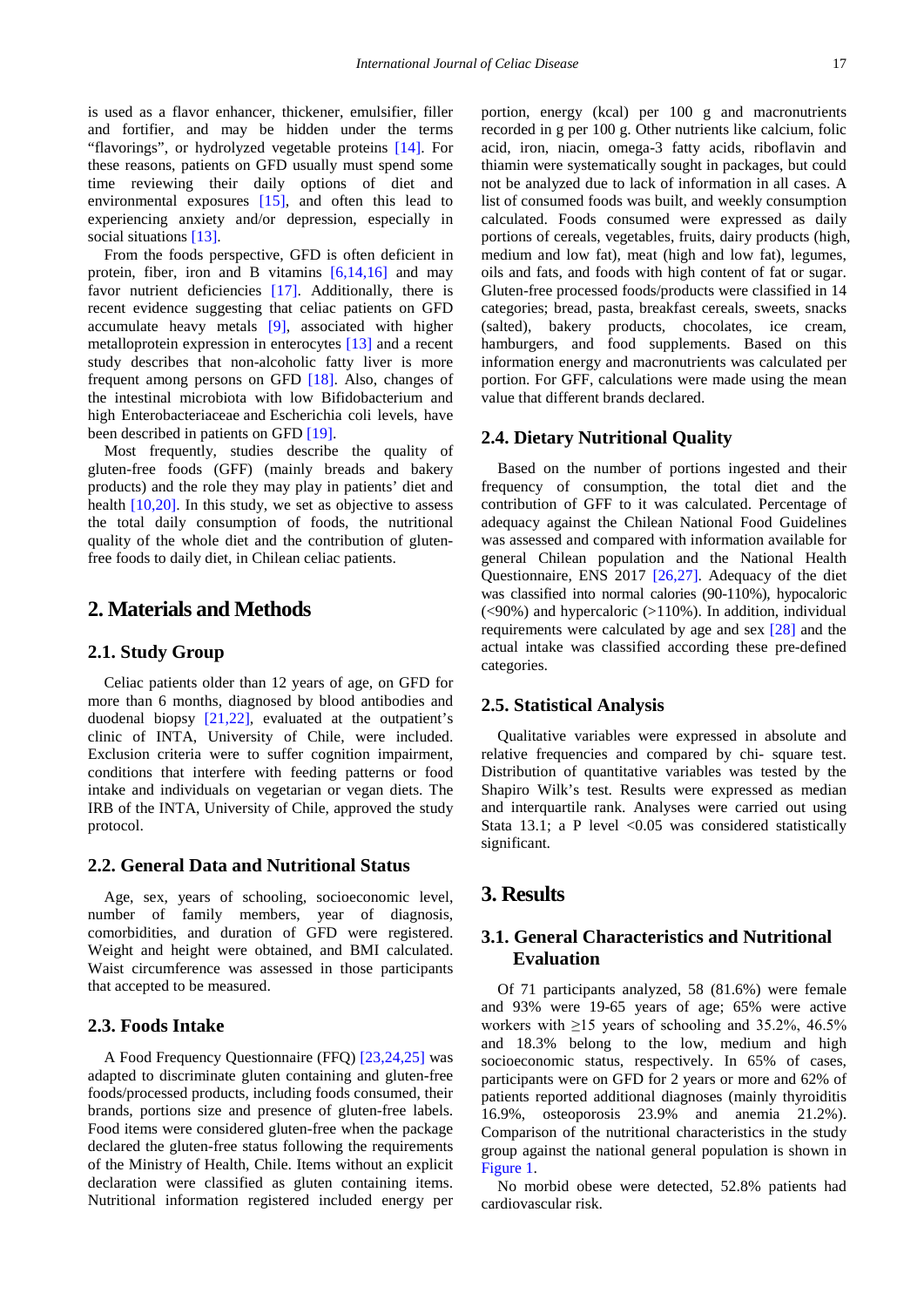<span id="page-2-0"></span>

**Figure 1.** BMI in celiac patients and healthy population

# **3.2. Foods Consumed and Frequency of Consumption**

[Table 1](#page-2-1) shows foods consumption. Although all patients were advised GFD, 2.8% declared to consume voluntarily gluten containing bread; 35.2% consumed non-traditional pseudo cereals at least once a week and only 11.2% declared consuming gluten-free pasta (mainly due to their high cost). White and red meats and legumes were the main proteins consumed. Among gluten-free foods, 53.6% declared consumption of gluten-free bread daily and 35.1% gluten-free cereals at least once per week. Ninety-three percent consumed 1-3 times weekly high sugar gluten-free products.

#### **Table 1. Foods consumed and frequency of total consumption**

<span id="page-2-1"></span>

| Food groups            |                                     | 1 per day        | 1-3 per week     | 4-6 per week     | 1-2 per month       | Never            |
|------------------------|-------------------------------------|------------------|------------------|------------------|---------------------|------------------|
|                        |                                     | $n$ (%)          | $n$ (%)          | $n$ (%)          | $n$ $(\%)$          | $n$ (%)          |
|                        | Milk (full)                         | 6(8.5)           | 5(7.0)           | $\Omega$         | $\Omega$            | 59 (83.1)        |
|                        | Yoghourt (full milk)                | 4(5.6)           | 8(11.3)          | 6(8.5)           | $\boldsymbol{0}$    | 53 (74.6)        |
|                        | Cheese                              | 0(0.0)           | 26(36.6)         | 13(18.3)         | 2(2.8)              | 24 (33.8)        |
| Dairy                  | Half-fat milk<br>Skim milk          | 14(19.7)         | 12(16.9)         | 8(11.3)          | $\boldsymbol{0}$    | 30(42.3)         |
|                        | Yoghourt (diet)                     | 8(11.3)          | 14 (19.7)        | 10(14.1)         | $\overline{0}$      | 38 (53.5)        |
|                        | Fresh cheese                        | 1(1.4)           | 16(22.5)         | 4(5.6)           | 3(4.2)              | 47(66.3)         |
|                        | Fruits                              | 7(9.9)           | 12(16.9)         | 13(18.3)         | $\overline{0}$      | 2(2.8)           |
| Fruits &<br>vegetables | Fruit juice (natural)               | 3(4.2)           | 19(26.8)         | 9(12.7)          | 1(1.4)              | 36(50.7)         |
|                        | Vegetables                          | 21(29.6)         | 9(12.6)          | 18 (25.4)        | $\theta$            | $\boldsymbol{0}$ |
|                        | Bread (White)                       | $\overline{0}$   | 1(1.4)           | $\overline{0}$   | 1(1.4)              | 69 (97.2)        |
|                        | Gluten-free bread                   | 19(26.8)         | 13(18.3)         | 13(18.3)         | 1(1.4)              | 6(8.4)           |
| Bread &                | Cereals (breakfast)<br>(with wheat) | $\boldsymbol{0}$ | $\boldsymbol{0}$ | $\boldsymbol{0}$ | 1(1.4)              | 70 (98.6)        |
| <b>Biscuits</b>        | Cereals (breakfast) (gluten-free)   | 5(7.1)           | 19(26.8)         | 4(5.6)           | 2(2.8)              | 40(56.3)         |
|                        | Biscuits (with wheat)               | $\mathbf{0}$     | $\boldsymbol{0}$ | $\mathbf{0}$     | $\mathbf{0}$        | 71 (100.0)       |
|                        | Biscuits (gluten-free)              | 8(11.3)          | 32(45.1)         | 9(12.7)          | 4(5.6)              | 14(19.7)         |
|                        | Potatoes                            | 5(7.0)           | 53 (74.7)        | 9(12.7)          | $\Omega$            | 3(4.2)           |
|                        | Rice                                | 5(7.0)           | 32(45.1)         | 28 (39.5)        | $\boldsymbol{0}$    | 1(1.4)           |
| Cereals                | Pasta (gluten-free, $n=10$ )        | $\boldsymbol{0}$ | 8(100.0)         | $\boldsymbol{0}$ | $\mathbf{0}$        | $\boldsymbol{0}$ |
|                        | Quinoa/ Amaranth                    | 1(1.4)           | 23 (32.4)        | 1(1.4)           | 10(11.3)            | 37(52.1)         |
|                        | Legumes                             | $\boldsymbol{0}$ | 55 (77.5)        | 1(1.4)           | 3(4.2)              | 12(16.9)         |
|                        | Meat (white)                        | 1(1.4)           | 56 (78.9)        | 11(15.5)         | 1(1.4)              | $\boldsymbol{0}$ |
| Meats,                 | Meat (red)                          | $\mathbf{0}$     | 54 (76.0)        | 8(11.3)          | 1(1.4)              | 8(11.3)          |
| eggs &                 | Fish                                | $\boldsymbol{0}$ | 45 (63.4)        | 1(1.4)           | 9(12.7)             | 16(22.5)         |
| legumes                | Eggs $(n=62)$                       | 3(4.8)           | 29(46.7)         | 21 (33.9)        | 1(1.6)              | 4(6.5)           |
|                        | Ham & sausages                      | 5(7.0)           | 23 (32.4)        | 14(19.7)         | 2(2.8)              | 24 (33.9)        |
|                        | Mayonnaise & butter                 | 12(16.9)         | 30(42.3)         | 11(15.5)         | 4(5.6)              | 9(12.7)          |
| Oils & fat             | Oil                                 | 61 (85.9)        | 1(1.4)           | 1(1.4)           | $\mathbf{0}$        | $\mathbf{0}$     |
|                        | Fat rich foods                      | 19(27.1)         | 22 (31.4)        | 20(28.6)         | 2(2.8)              | 1(1.4)           |
| <b>Sugars</b>          | Soda drinks (with sugar)            | 2(2.8)           | 14(19.8)         | 5(7.0)           | 1(1.4)              | 47 (66.2)        |
|                        | Soda drinks (diet)                  | 1(1.4)           | 18 (25.4)        | 1(1.4)           | 1(1.4)              | 49 (69.0)        |
|                        | Other sugary drinks                 | 7(9.9)           | 7(9.9)           | 4(6.6)           | $\boldsymbol{0}$    | 52 (73.2)        |
|                        | Other diet drinks                   | $\boldsymbol{0}$ | 6(8.5)           | 2(2.8)           | $\mathbf{0}$        | 60(84.5)         |
|                        | Hotdogs                             | $\boldsymbol{0}$ | 8(11.3)          | $\mathbf{0}$     | $\overline{5(7.0)}$ | 58 (81.7)        |
| Gluten-free<br>foods   | Hamburgers                          | $\boldsymbol{0}$ | 12(16.9)         | $\boldsymbol{0}$ | 4(5.6)              | 55 (77.5)        |
|                        | Wheat fried bread                   | $\boldsymbol{0}$ | 3(4.2)           | $\boldsymbol{0}$ | 4(5.6)              | 65(91.6)         |
|                        | French fries (homemade)             | $\boldsymbol{0}$ | 30(42.3)         | 1(1.4)           | 18(25.3)            | 22(31.0)         |
|                        | Snacks (salty)                      | $\boldsymbol{0}$ | 25(35.2)         | 1(1.4)           | 12(16.9)            | 33 (46.0)        |
|                        | Candies                             | 1(1.4)           | 23 (32.4)        | 2(2.8)           | 2(2.8)              | 42 (59.3         |
|                        | Chocolate (gluten-free)             | $\boldsymbol{0}$ | 23 (32.4)        | 3(4.2)           | 14(19.7)            | 31(43.7)         |
|                        | Ice cream (gluten-free)             | 1(1.4)           | 22(31.0)         | $\boldsymbol{0}$ | 8(11.3)             | 40(56.3)         |
|                        | Gluten-free bakery                  | $\boldsymbol{0}$ | 21(29.6)         | 4(5.6)           | 18 (25.4)           | 28 (39.4)        |
|                        | Tea                                 | 14 (19.7)        | 9(12.7)          | 2(2.8)           | $\overline{0}$      | 10(14.1)         |
|                        | Coffee                              | 5(7.0)           | 6(8.5)           | 4(5.6)           | 2(2.8)              | 41 (59.2)        |
| Other                  | Spices                              | 29 (40.9)        | 16(22.5)         | 16(22.5)         | $\boldsymbol{0}$    | 10(14.1)         |
|                        | Supplements                         | 9(12.7)          | 1(1.4)           | 2(2.8)           | $\boldsymbol{0}$    | 59 (83.1)        |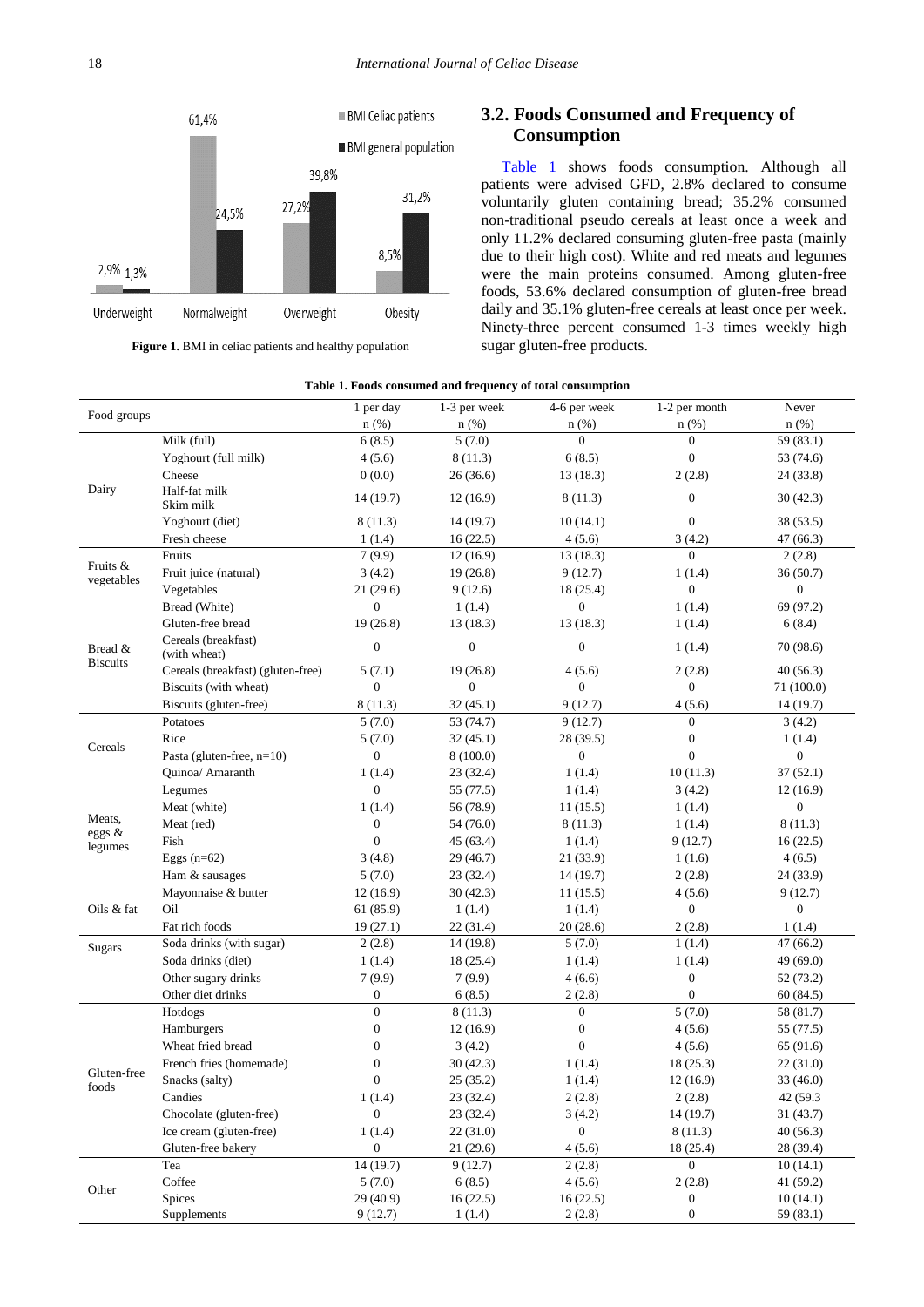**Table 2. Nutritional characteristics of gluten-free diet and its contribution to the total caloric value (given by all macronutrients)**

<span id="page-3-0"></span>

|                            | Total energy, macronutrients and PTCI <sup>1</sup> | Nutritional Contribution of GFD to total diet <sup>2</sup> |  |  |
|----------------------------|----------------------------------------------------|------------------------------------------------------------|--|--|
|                            | Median and Interquartile Rank                      | Median and Interquartile Rank                              |  |  |
| Energy ( $Kcal/d$ )        | 2214.8 (1680-2641)                                 | 376 (264.8-510.2)                                          |  |  |
| Gluten-free foods $(\%)^2$ | ---                                                | $17.7(13.3 - 21.3)$                                        |  |  |
| Proteins $(g/d)$           | $76.5(62.1-99.9)$                                  | $8.2(5.9-12.4)$                                            |  |  |
| $P({\%})^1$                | $14.1(12.3 - 15.7)$                                | $11.6(7.3-15.8)$                                           |  |  |
| Lipids $(g/d)$             | 84.5 (60.9-107.2)                                  | $8.6(5.9-14.6)$                                            |  |  |
| $L({\%})^1$                | $35.6(31.2-39.4)$                                  | $11.5(8.5-15.7)$                                           |  |  |
| Carbohydrates $(g/d)$      | 263.4 (219.5 -328.4)                               | $63.2(43.2-80.0)$                                          |  |  |
| $CHO%$ <sup>1</sup>        | 49.2 (45.4-54.8)                                   | $23.9(18.5 - 26.7)$                                        |  |  |

<sup>1</sup>PTCI = percentage of each nutrient consumption in relation to total calorie intake, protein (P), lipid (L) and carbohydrate CHO. <sup>2</sup>= percentage of calories given by gluten-free foods to total calorie intake.

|                                                                     |  | Table 3. Percentage of celiac patients failing to meet |  |  |  |  |  |  |
|---------------------------------------------------------------------|--|--------------------------------------------------------|--|--|--|--|--|--|
| recommendations of national alimentary guidelines, calculated based |  |                                                        |  |  |  |  |  |  |
| on declared portions of food ingested daily                         |  |                                                        |  |  |  |  |  |  |

<span id="page-3-1"></span>

| Recommended intake <sup>1</sup>                                  | patients (%) |
|------------------------------------------------------------------|--------------|
| Vegetables (3 portions/day)                                      | 69 (97.2%)   |
| Fruits (2 portions/day)                                          | 28 (39.4%)   |
| Vegetables $&$ fruits (5 portions/day)                           | 49 (69.0%)   |
| Dairy products (3 portions/day)<br>(Skim Milk and half-fat milk) | 63 (88.7%)   |
| Fish (twice per week)                                            | 52 (73.2%)   |
| Legumes (twice per week)                                         | 23 (31.4%)   |

<sup>1</sup> Comparison to Reference Nutritional Intake (RNI).

#### **3.3. Diet Nutritional Quality**

[Table 2](#page-3-0) shows the energy and macronutrients intake and the gluten-free foods contribution to the total diet. Comparisons of specific foodstuff against the National Nutritional Guidelines showed that few were close to meet recommendations [\(Table 3\)](#page-3-1); for example, less than 3% and 15% consumed at least three portions daily of vegetables and dairy products, respectively. Legumes consumption (68.6%) was the closest to recommendations while for vegetables and fruits, only 31% declared consuming 5 portions per day as suggested by WHO [\[29,30\].](#page-5-20)

<span id="page-3-2"></span>

\* Statistical significance= P< 0.05.

**Figure 2.** Caloric intake by years of education

When each individual mean daily intake was compared to his/her individual requirements, in 65% of the study group the dietary intake was over 110% for calories, proteins, lipids and carbohydrate individual requirement. Analysis of the relation between caloric intake and educational levels showed that the greater educational level the higher caloric intake  $(P<0.05$ [, Figure 2\)](#page-3-2). Analysis of macronutrients' intake by nutritional status showed differences only in the obese group, where individuals had significantly higher frequency of hyperproteic intake  $(P<0.05\%)$ .

### **3.4. Food Security**

When asked how they chose what to buy, 89% of patients declare to look for the gluten-free logo or a statement explicitly declaring the gluten-free condition of the product, while 11% based their decision by only reading the ingredients appearing in the package. Despite these answers, during the interview that collected FFQ data, the stated behaviors proved correct only in 64.6% of cases. In view of this discrepancy, we analyzed separately the percentage of times that those most frequently naturally gluten-free foods were consumed safely [\(Table 4\)](#page-3-3).

|  |  |  | Table 4. Percentage of times of safe food consumption |
|--|--|--|-------------------------------------------------------|
|  |  |  |                                                       |

<span id="page-3-3"></span>

| Food <sub>s</sub> <sup>1</sup> | Intake    | $Safe^2$ consumption |
|--------------------------------|-----------|----------------------|
|                                | $n$ (%)   | n(%)                 |
| Legumes                        | (54)76.1  | 9/54(16.7)           |
| Meat                           | 70 (98.6) | 52/70 (74.3)         |
| Ham & sausages                 | 48 (67.6) | 39/48 (81.3)         |
| <b>Bakery</b>                  | 49 (69.0) | 38/49 (77.5)         |
| <b>Nuts</b>                    | 45 (63.4) | 20/45 (44.4)         |
| <b>Spices</b>                  | 45 (63.4) | 20/45 (44.4)         |
| Tea                            | 62(87.3)  | 34/62(54.8)          |
| Coffee                         | 30(42.3)  | 4/30(13.3)           |

<sup>1</sup> Eight most frequently consumed naturally gluten-free foods, which may be contaminated during processing, distribution or preparation. <sup>2</sup>Safe consumption defined as looking for the gluten-free logo or a statement explicitly declaring the gluten-free condition.

## **4. Discussion**

The mean daily diet consumed by the participants classified as hypoglucidic and hyperlipidic following FAO/OMS (2003) criteria, but it was over 110% for calories, proteins, lipids and carbohydrate in 65% of cases when calculated according to each individual's requirements. Data on complete diet reported from

Slovenian celiac women and Spanish celiac men, also describe their diets as hypoglucidic and hyperlipidic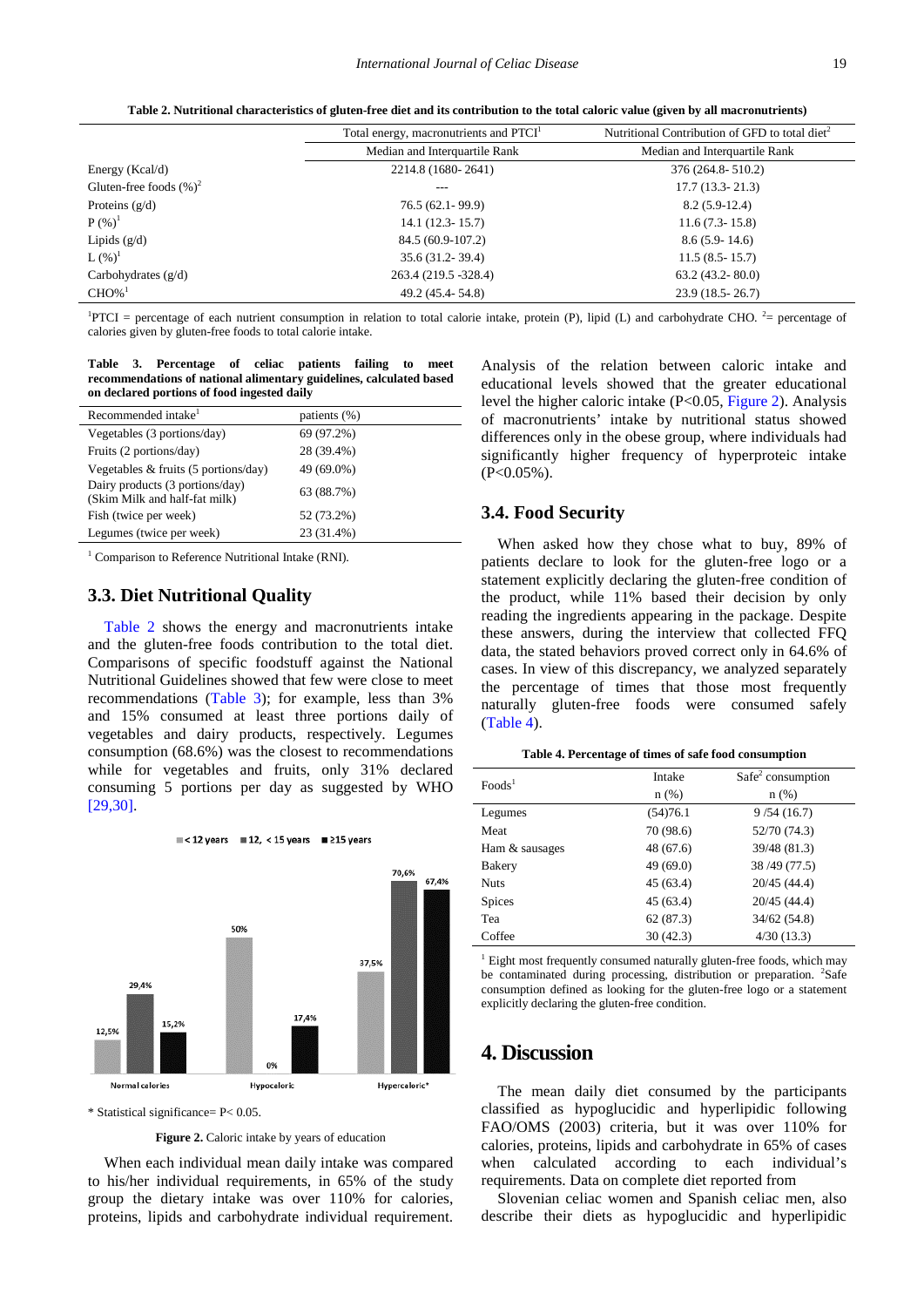[\[31,32\].](#page-5-21) Our results are relevant considering that they refer to the total diet consumed and not only the gluten-free foods, as assessed by most studies [\[10,11,33\].](#page-5-7) For example, Wu et al assessed breads and flour based on foods availability [\[33\].](#page-5-22) Misbach et al reported consumption of bread and gluten-free flours among celiac patients and apparently healthy population [\[10\]](#page-5-7) while Valitutti et al gluten-free cereals consumed by celiac patients versus gluten containing cereals consumed by non-celiac controls [\[11\].](#page-5-8)

It is interesting that gluten-free foods, contributed 17.7% to the total dietary energy, with 11.6%, 11.5% and 63.2% corresponding to protein, lipids and carbohydrates, respectively. Except for carbohydrates, results of this study suggest that gluten-free foods do not have a prominent influence in the celiac patient's diet. Higher cost of GFF may contribute to these findings, but unfortunately, this protocol does not allow analyzing this issue any further. The higher representation of carbohydrates may be related to the high consumption of bread described in Chile [\[34\],](#page-5-23) where mean annual bread consumption is described at 90-96 kg per person per year [\[35\].](#page-5-24) Quantitative analysis of energy shows that while total daily energy intake was 11% over recommendation (2214 vs 2000 Kcal/day) [\[36\],](#page-5-25) GFF contributed 16.9% (376 kcal) to the total diet. This means that Chilean women would consume 19.8% more energy than Spanish women [\[37\].](#page-6-0) Protein intake represented 14.1% (76.5 g/day) of total calorie intake, figure not different from that reported for Chilean general population [\[38\]](#page-6-1) and in Spanish women [\[37\].](#page-6-0) GFF provided 10.7% of the total daily protein intake, but it is relevant that these proteins were of poor biologic quality, a characteristic also reported in previous studies [\[10\].](#page-5-7) Gluten-free bread deserves an especial comment. It provides a mean 2.4g protein per portion, equivalent to 54.5% less protein than that provided by gluten containing bread (data not shown). A recent study in the UK describes that protein content was significantly lower in gluten-free white and brown breads  $(p<0.001)$ and pasta ( $p < 0.001$ ) [\[13\],](#page-5-10) which coincides with reports from Australia that describe 32% and 52% less protein in breads and pasta, respectively [\[33\].](#page-5-22) Mean daily lipid intake was high (84.5 g/day or 35.6% of the total calorie intake) and GFF corresponded to 8.6g/day, (11.5% of the total calorie intake), which concurs with data by Churruca [\[37\]](#page-6-0) and Gonzalez in Spanish women and men, respectively [\[32\].](#page-5-26) As for carbohydrate intake, if we consider that FAO/WHO criteria define 55-75% of the total calorie intake as adequate, our results classify as hypoglucidic (49.2%), but they are 36.9% higher than Churruca's findings in Spain. In addition, although GFF represents only 11.4% of the total calorie intake, this finding is higher than in that of the Spanish study mentioned (3%).

Comparison against the national data available [\[26,27\]](#page-5-18) shows that dairy products are poorly consumed both by celiac patients and healthy Chilean population, especially defatted dairy products (21.8% and 44.1%, respectively). Dairy consumption appears low too when compared with data by Churruca [\[37\]](#page-6-0) and Gonzalez [\[32\];](#page-5-26) this latter found that 87% consumed dairy products and nearly half fulfilled dietary recommendations. Fruits, legumes and vegetables show higher consumption among celiac patients when compared with general local population data [\[32\].](#page-5-26) We may speculate that, being chronic patients,

celiac persons are under periodic medical control and this may favor better education on nutrition. As expected, our data differ in some aspects from some reported from other countries [\[31,32,37\],](#page-5-21) showing that diverse cultural dietary habits indeed influence daily diets, including a gluten-free diet.

A limitation to this study is that due to lack of nutritional information provided in package labels, only sodium could be analyzed among the minerals and vitamins section. Of the processed foods analyzed, only hamburgers provided high sodium content (>400 mg per portion), while biscuits, cereals, sweets, snacks, chocolates and ice creams were low in sodium (< 35 mg per portions) [\[39\]](#page-6-2) (data not shown). As for gluten-free breads, these contributed with a mean 255.6±166,9mg Na/day  $(320 \pm 71,7 \text{mg}/100 \text{g})$ , representing 50.7% less than the mean sodium content in regular local breads (p<0.000) [\[40\].](#page-6-3) These results concur with data by Missbach et al, who found  $388,4 \pm 206,4$  mg /100g in gluten-free bread vs 581,9  $\pm$  290,3 mg/100 g in gluten containing breads ( $p \le 0.05$ ) [\[10\].](#page-5-7) Tres et al found sodium content of glutenfree bread was higher and more variable than that present in gluten containing bread. The values of this latter group ranged from 0.34 to 0.57 g Na/100 g while in the former these values ranged from  $0.28$  to  $0.75$  g Na/100 g. Interestingly, in the gluten-free group there were both the highest and the lowest sodium content[s \[41\].](#page-6-4)

It is relevant to emphasize our findings on the nutritional status in the celiac group assessed. That 35.7% were overweight defies the historical idea that celiac patients are underweight. At the same time, when compared to the general Chilean population (ENS 2016- 2017) [\[26,27\],](#page-5-18) patients show better nutritional status, with fewer cases under and over nourished [\(Figure 1\)](#page-2-0). These findings contrast though with those published by Churruca et al (2015), who described a higher proportion of eutrophic patients, fewer cases with overweight and no obesity [\[37\].](#page-6-0) Taking waist circumference as an indicator of cardiovascular risk, this risk appears lower than figures described nationwide in the local general population (50% vs 73.8%); however, this issue deserves attention considering that recently published data describe that the frequency metabolic syndrome tends to increase after one year on gluten-free die[t \[42\]](#page-6-5) and in this study duration of GFD was variable.

# **5. Conclusions**

Results show that GFD, expressed as the mean for the group assessed was normocaloric, normoproteic, hyperlipidic and hypoglucidic (FAO/WHO); however, when calculations were based for each individuals' requirements, 65% of cases consumed excess calories, proteins and carbohydrates.

Representation of gluten-free foods in the total diet was less than expected (17.7%, 11.6%, 11.5% and 23.9% of the total daily intake of calories, protein, lipids, and carbohydrates, respectively).

GFF was characterized by having a low protein content. Diet quality of celiac patients assessed was better than that described in the country general population.

The nutritional status in celiac patients is better than in the general population, with absence of moderate-severe undernutrition and overweight/obesity.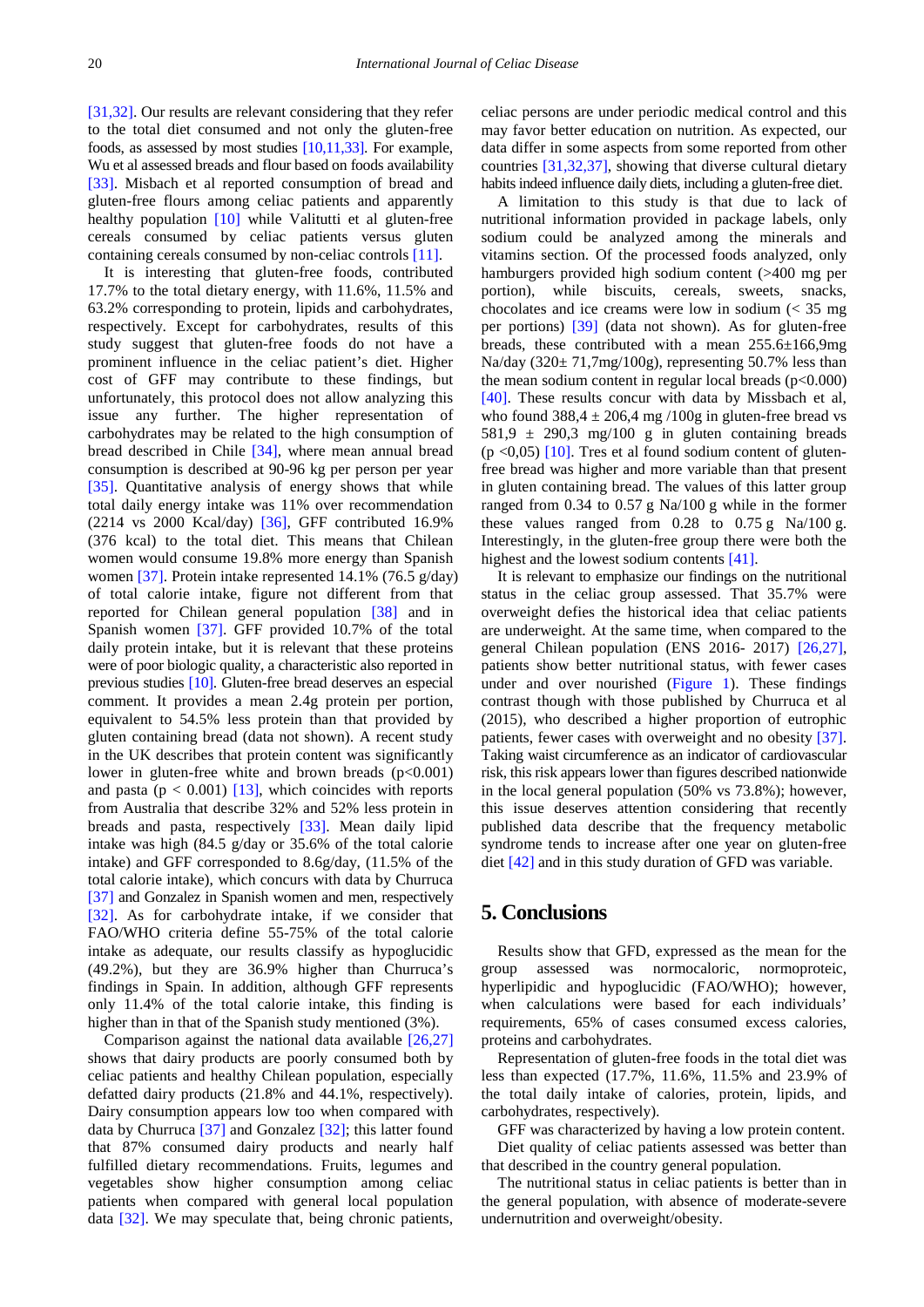# **Author's Statements**

All authors of this paper have read and approved the final version submitted. The authors declare no conflict of interest. All authors contributed equally to this work.

## **References**

- <span id="page-5-0"></span>[1] Freeman HJ. Dietary compliance in celiac disease. World J Gastroenterol [Internet]. 2017 Apr 21 [cited 2020 Sep 18]; 23(15): 2635-9.
- <span id="page-5-1"></span>[2] Clappison E, Hadjivassiliou M, Zis P. Psychiatric manifestations of coeliac disease, a systematic review and meta-analysis. Nutrients [Internet]. 2020 Jan 1 [cited 2020 Sep 18]; 12(1). Available from: /pmc/articles/PMC7019223/?report=abstract.
- [3] Antiga E, Maglie R, Quintarelli L, Verdelli A, Bonciani D, Bonciolini V, et al. Dermatitis herpetiformis: Novel perspectives. Front Immunol [Internet]. 2019 [cited 2020 Sep 18];10(JUN):1290. Available from: /pmc/articles/PMC6579917/?report=abstract.
- <span id="page-5-2"></span>[4] Sapone A, Bai JC, Ciacci C, Dolinsek J, Green PHR, Hadjivassiliou M, et al. Spectrum of gluten-related disorders: Consensus on new nomenclature and classification. BMC Med [Internet]. 2012 Feb 7 [cited 2020 Sep 18]; 10: 13. Available from: /pmc/articles/PMC3292448/?report=abstract.
- [5] Roszkowska A, Pawlicka M, Mroczek A, Bałabuszek K, Nieradko-Iwanicka B. Non-celiac gluten sensitivity: A review. Med [Internet]. 2019 Jun 1 [cited 2020 Sep 18]; 55(6). Available from: /pmc/articles/PMC6630947/?report=abstract.
- <span id="page-5-3"></span>[6] Pinto-Sanchez MI, Bai JC. Toward New Paradigms in the Follow Up of Adult Patients With Celiac Disease on a Gluten-Free Diet [Internet]. Vol. 6, Frontiers in Nutrition. Frontiers Media S.A.; 2019 [cited 2020 Oct 18]. p. 153.
- <span id="page-5-4"></span>[7] Muhammad H, Reeves S, Ishaq S, Mayberry J, Jeanes YM. Adherence to a gluten free diet is associated with receiving gluten free foods on prescription and understanding food labelling. Nutrients [Internet]. 2017 Jul 1 [cited 2020 Sep 18]; 9(7).
- <span id="page-5-5"></span>[8] Tye-Din JA, Galipeau HJ, Agardh D. Celiac disease: A review of current concepts in pathogenesis, prevention, and novel therapies. Front Pediatr [Internet]. 2018 [cited 2020 Sep 18]; 6: 350.
- <span id="page-5-6"></span>[9] Dieterich W, Zopf Y. Gluten and FODMAPS-sense of a restriction/when is restriction necessary? Nutrients [Internet]. 2019 Aug 1 [cited 2020 Sep 19]; 11(8).
- <span id="page-5-7"></span>[10] Missbach B, Schwingshackl L, Billmann A, Mystek A, Hickelsberger M, Bauer G, et al. Gluten-free food database: The nutritional quality and cost of packaged gluten-free foods. PeerJ [Internet]. 2015 [cited 2020 Sep 18]; 2015(10).
- <span id="page-5-8"></span>[11] Valitutti F, Iorfida D, Anania C, Trovato CM, Montuori M, Cucchiara S, et al. Cereal consumption among subjects with celiac disease: A snapshot for nutritional considerations. Nutrients [Internet]. 2017 Apr 18 [cited 2020 Sep 20]; 9(4).
- <span id="page-5-9"></span>[12] Yorulmaz E, Fındık N, Aksoy M, Akbayrak R, Genç G, Yorulmaz H. Perception of Disease and Coping Attitudes in Patients with Celiac Disease. Int J Celiac Dis [Internet]. 2019; 7(1): 1-8.
- <span id="page-5-10"></span>[13] Allen B, Orfila C. The availability and nutritional adequacy of gluten-free bread and pasta. Nutrients [Internet]. 2018 Oct 1 [cited 2020 Sep 20]; 10(10).
- <span id="page-5-11"></span>[14] Melini V, Melini F. Gluten-free diet: Gaps and needs for a healthier diet. Nutrients [Internet]. 2019 Jan 1 [cited 2020 Sep 19]; 11(1). Available from: /pmc/articles/PMC6357014/?report=abstract.
- <span id="page-5-12"></span>[15] Marshall JK. The burden of celiac disease in Canada: More work needed to lighten the load [Internet]. Vol. 27, Canadian Journal of Gastroenterology. Pulsus Group Inc.; 2013 [cited 2020 Sep 20]. p. 448.
- [16] Ballestero Fernández C, Varela-Moreiras G, Úbeda N, Alonso-Aperte E. Nutritional status in Spanish children and adolescents with celiac disease on a gluten free diet compared to non-celiac disease controls. Nutrients [Internet]. 2019 Oct 1 [cited 2020 Sep 18]; 11(10).
- <span id="page-5-13"></span>[17] Caio G, Volta U, Sapone A, Leffler DA, De Giorgio R, Catassi C, et al. Celiac disease: A comprehensive current review. BMC Med [Internet]. 2019 Jul 23 [cited 2020 Sep 18]; 17(1). Available from: /pmc/articles/PMC6647104/?report=abstract.
- <span id="page-5-14"></span>[18] Tovoli F, Negrini G, Farì R, Guidetti E, Faggiano C, Napoli L, et al. Increased risk of nonalcoholic fatty liver disease in patients with coeliac disease on a gluten-free diet: beyond traditional metabolic factors. Aliment Pharmacol Ther [Internet]. 2018 Sep 1 [cited 2020 Sep 20]; 48(5): 538-46.
- <span id="page-5-15"></span>[19] Rinninella E, Cintoni M, Raoul P, Lopetuso LR, Scaldaferri F, Pulcini G, et al. Food components and dietary habits: Keys for a healthy gut microbiota composition [Internet]. Vol. 11, Nutrients. MDPI AG; 2019 [cited 2020 Oct 18]. Available from: /pmc/articles/PMC6835969/?report=abstract.
- [20] Mazzeo T, Cauzzi S, Brighenti F, Pellegrini N. The development of a composition database of gluten-free products. Public Health Nutr [Internet]. 2015 [cited 2020 Sep 20]; 18(8): 1353-7.
- <span id="page-5-16"></span>[21] Rubio-Tapia A, Hill ID, Kelly CP, Calderwood AH, Murray JA. ACG clinical guidelines: Diagnosis and management of celiac disease. Am J Gastroenterol [Internet]. 2013 May [cited 2020 Oct 29]; 108(5): 656-76.
- [22] Husby S, Koletzko S, Korponay-Szabó IR, Mearin ML, Phillips A, Shamir R, et al. European Society for Pediatric Gastroenterology, Hepatology, and Nutrition Guidelines for the Diagnosis of Coeliac Disease. J Pediatr Gastroenterol Nutr [Internet]. 2012 Jan [cited 2020 Oct 29]; 54(1): 136-60.
- <span id="page-5-17"></span>[23] Food and Agriculture O of the UN. Dietary Assessment a Resource Guide to Method Selection and Application in low Resource Settings. 2018.
- [24] Escobar PC, Lerma JC, Marín DH, Aliaga ED, Simó EM, Miquel BP, et al. Development and validation of two food frecuency questionnaires to assess gluten intake in children up to 36 months of age. Nutr Hosp. 2015;32(5):2080-90.
- [25] Shim J-S, Oh K, Kim HC. Dietary assessment methods in epidemiologic studies. Epidemiol Health [Internet]. 2014 Jul 22 [cited 2020 Sep 21]; 36: e2014009.
- <span id="page-5-18"></span>[26] Ministerio de Salud. Gobierno de Chile. Encuesta Nacional de Salud 2016-2017 Primeros resultados. Departamento de Epidemiología, División de Planificación Sanitaria, Subsecretaría de Salud Pública. 2017.
- [27] Ministerio de Salud. Gobierno de Chile. Encuesta nacional de salud 2016-2017 Segunda entrega de resultados [Internet]. Departamento de Epidemiología, División de Planificación Sanitaria, Subsecretaría de Salud Pública. 2018. Available from: http://www.ipsuss.cl/ipsuss/site/artic/20171122/asocfile/20171122 142253/ens\_2016\_17\_primeros\_resultados.pdf.
- <span id="page-5-19"></span>[28] Series FF and NTR. Human energy requirements. Vol. 0. 2001.
- <span id="page-5-20"></span>[29] WHO. Fomento del consumo mundial de frutas y verduras [Internet]. Available from:
	- https://www.who.int/dietphysicalactivity/fruit/es/.
- [30] Asociación 5 al día. Dosier de información frutas y hortalizas frescas 5 al día [Internet]. Available from: https://www.5aldia.org/datos/60/1585207549\_1584701573\_DOSS IER DE INFORMACIÓN\_OK\_CON PRECIOS.pdf.
- <span id="page-5-21"></span>[31] Mijatov MAK, Mičetić-Turk D. Dietary intake in adult female coeliac disease patients in Slovenia. Zdr Varst [Internet]. 2016 Feb 1 [cited 2020 Sep 21]; 55(2): 86-93.
- <span id="page-5-26"></span>[32] González T, Larretxi I, Vitoria JC, Castaño L, Simón E, Churruca I, et al. Celiac male's gluten-free diet profile: Comparison to that of the control population and celiac women. Nutrients [Internet]. 2018 Nov 8 [cited 2020 Sep 21]; 10(11). Available from: /pmc/articles/PMC6266148/?report=abstract.
- <span id="page-5-22"></span>[33] Wu JHY, Neal B, Trevena H, Crino M, Stuart-Smith W, Faulkner-Hogg K, et al. Are gluten-free foods healthier than non-gluten-free foods? An evaluation of supermarket products in Australia. Br J Nutr [Internet]. 2015 Aug 14 [cited 2020 Sep 21]; 114(3): 448-54.
- <span id="page-5-23"></span>[34] Valentino G, Acevedo M, Villablanca C, Álamos M, Orellana L, Adasme M, et al. La ingesta de "once", en reemplazo de la cena, se asocia al riesgo de presentar síndrome metabólico. Rev Med Chil [Internet]. 2019 [cited 2020 Sep 22];147(6): 693-703.
- <span id="page-5-24"></span>[35] TVN 24 horas. Chile se consagra como el segundo país que más consume pan a nivel mundial [Internet]. 31-07-2019. Available from: https://www.24horas.cl/nacional/chile-se-consagra-como-elsegundo-pais-que-mas-consume-pan-a-nivel-mundial-3492060#:~:text=Después de Turquía%2C los chilenos,carácter artesanal y más saludable.&text=Después de Turquía%2C Chile es,de 90 kilos al año.
- <span id="page-5-25"></span>[36] Subsecretaría de Salud Pública D de PPS y PD de N y A. INFORME FINAL "ESTUDIO PARA REVISIÓN Y ACTUALIZACIÓN DE LAS GUÍAS ALIMENTARIAS PARA LA POBLACIÓN CHILENA " 16 de mayo 2013. Informe. 2013.